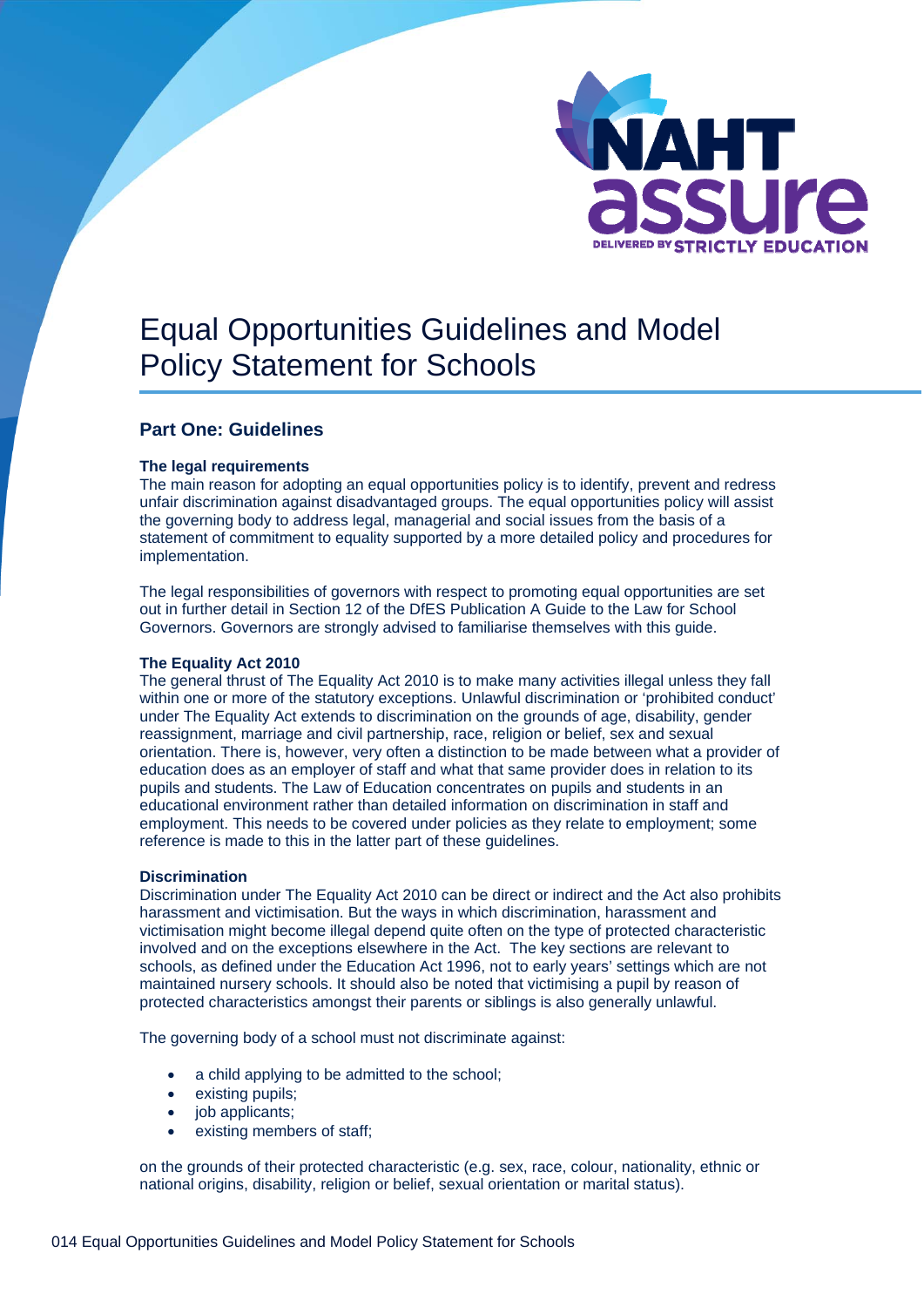

## **The Equality Act 2010 combines the various strands:**

#### **Sex discrimination**

Under The Equality Act 2010, direct sex discrimination is where A treats B less favourably than A treats others, or would treat others, if the reason for the less-favourable treatment is B's sex or because B is breast-feeding. Women are, however, entitled to special treatment in connection with pregnancy, maternity or breast-feeding. Sex discrimination is generally unlawful in schools.

It covers recruitment policies, dismissals and redundancies, fringe benefits and other noncontractual matters and requires that women and men should be treated equally. The Sex Discrimination Act 1986 removes differential compulsory retirement ages for women and men.

## **Gender reassignment discrimination**

The Equality 2010 Act reminds us that gender reassignment is a process and not an event. Discrimination in connection with the provision of education on grounds of past, present or proposed gender reassignment is generally unlawful.

### **Sexual orientation discrimination**

Discrimination in connection with the provision of education on grounds of sexual orientation is generally unlawful under the provisions of The Equality Act 2010.

#### **Race discrimination**

Race as defined in The Equality Act 2010 includes colour, nationality and ethnic or national origins. Race is essentially a group characteristic, but one racial group can be part of a larger racial group. Discrimination in connection with provision of education on grounds of race is generally unlawful under the Act.

#### **Note: Race Relations Act 1976**

The Act makes it illegal to discriminate in recruitment, promotion, training and transfer, terms and conditions of employment or dismissal on grounds of colour, race, nationality or ethnic or national origins. Discrimination may be direct or indirect (see below). Where persons of a particular racial group are under-represented, either generally or in a section of the workforce, the Act enables employers to advertise vacancies in such a way as to encourage applications from persons of that racial group.

### **Race equality**

The amendments to the Act give schools a statutory general duty to promote race equality and eliminate unlawful racial discrimination. All schools are required to have a written race equality policy in place.

#### **Religion or belief discrimination**

Education is rife with discrimination on grounds of religion or belief and most of that discrimination is perfectly lawful. In The Equality Act 2010, religion means any religion and reference to religion includes a reference to a lack of religion. Similarly, belief means any religious or philosophical belief and a reference to belief includes a reference to a lack of belief.

The trigger sections in The Equality Act 2010 for unlawful discrimination on grounds of religion or belief in schools are admissions and victimisation of pupils and for conduct of parents.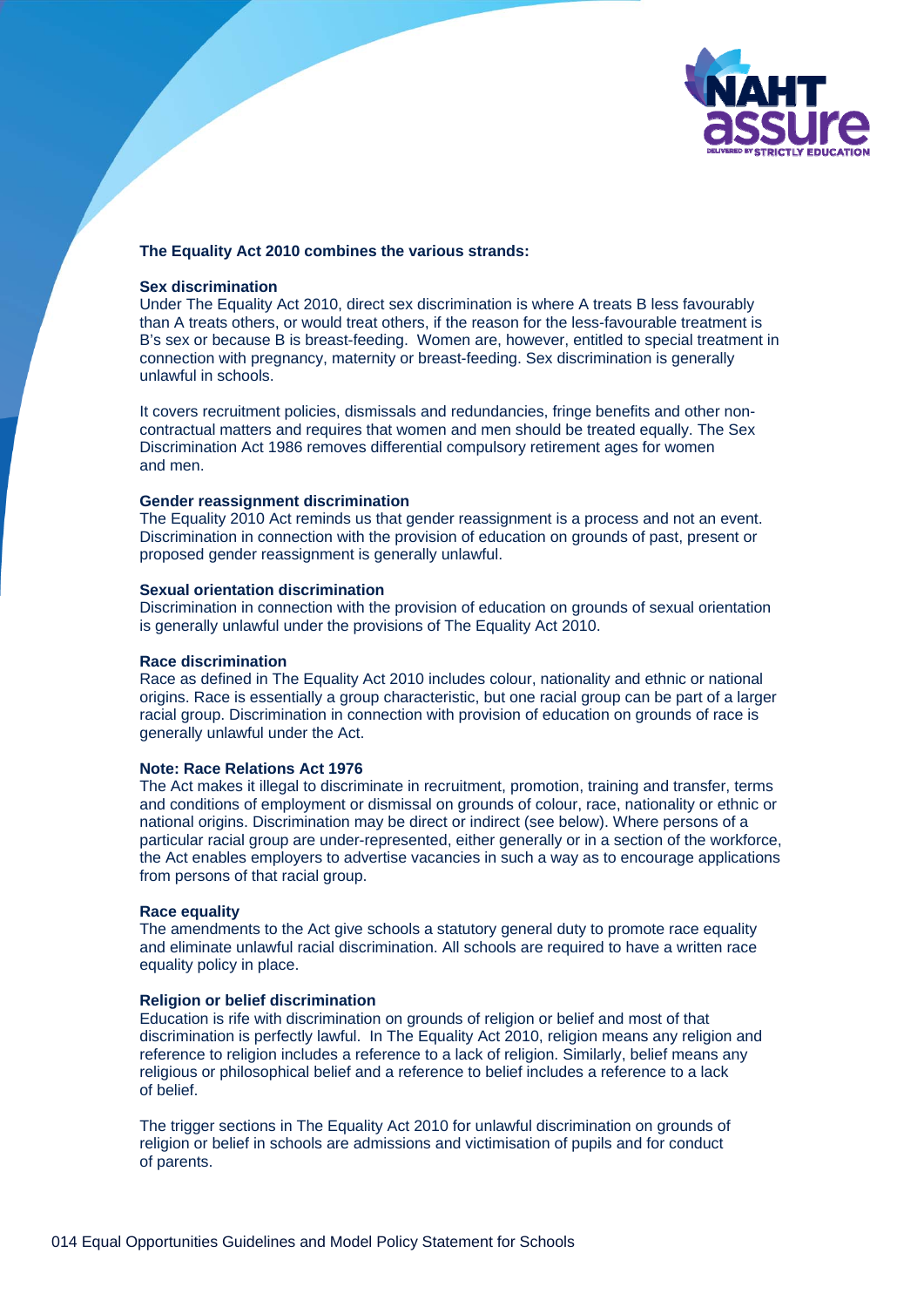

The most important exceptions to The Equality Act 2010 are:

- if the school has a religious character or a registered religious ethos;
- acts of worship and religious observances at all schools are exempted from the general prohibition of discrimination on grounds of religion or belief if the worship or observance is organised by, or for, the school, whether or not part of the curriculum.

Note: there are many important exceptions from legislation prohibiting discrimination on the grounds of religion or belief in relation to the employment of school head teachers and teaching staff.

# **Age discrimination**

Age discrimination would be a difficult area for local authorities and for all kinds of schools, which have long-arranged classes and phases by chronological age more than by ability or achievement. However, age discrimination in schools and in local authority provision of schools is not restricted by The Equality Act 2010.

### **Marriage and civil partnership discrimination**

Discrimination relating to marriage or civil partnership is not restricted in the provision of education in schools by The Equality Act 2010. Note: further consideration should be given to this area as it relates to employment law.

### **Disability discrimination**

There is a general requirement in The Equality Act 2010 to make reasonable adjustments for those with disabilities and a more specific requirement to do so in the field of education. Special educational needs are also relevant to this area of discrimination.

### **Accessibility for disabled pupils**

The Equality Act 2010 requires local authorities in England and Wales to improve their schools and to improve the ways in which disabled pupils can access their school's pupil information and their school's curriculum. There must be a written accessibility strategy after due consultation and that strategy must be implemented within a reasonable time. Inspectors at independent schools will ask to see the accessibility plans and there is a further enforcement regime under which complaints may be made and directions given.

Enforcement of The Equality Act 2010 relating to disability in schools is possible through:

- school admission appeals;
- school exclusion appeals;
- application to the First-tier Tribunal (in England) or the SEN Tribunal for Wales.

Complaints about discrimination in maintained schools and academies may be made to the Secretary of State, seeking action by use of powers concerning unreasonable exercise of functions. A school governing body must publish information in their annual report about arrangements for disabled pupils.

### **Employment Equality Regulations**

It unlawful to discriminate on the grounds of sexual orientation as it relates to employment or vocational training of individuals. Sexual orientation is defined as sexual orientation towards persons of the same sex and/or towards persons of the opposite sex.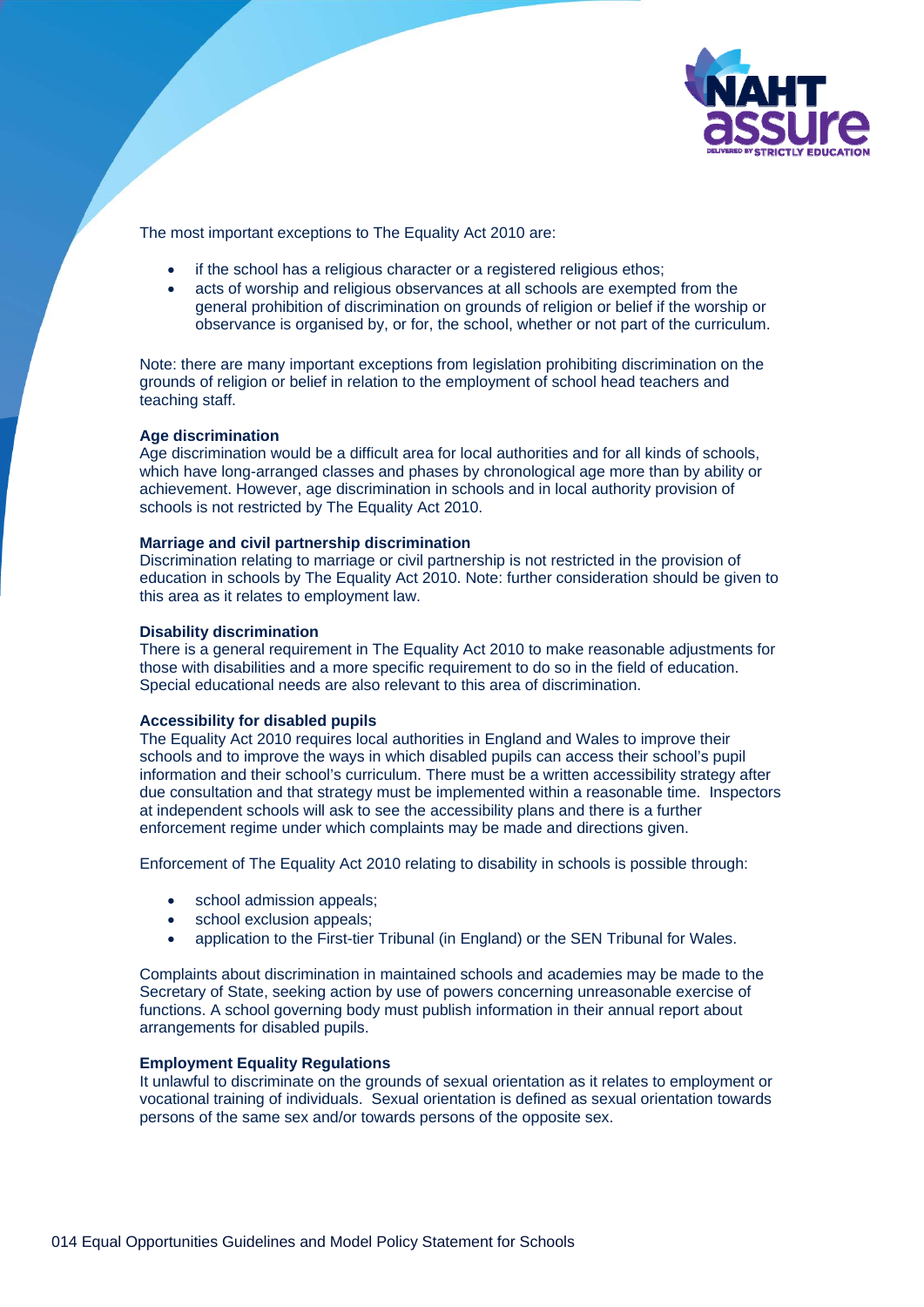

The Employment Equality (Religion or Belief) Regulations 2003 make it unlawful to discriminate on the grounds of religion or similar belief in employment and vocational training. Religion or belief is defined as meaning any religion; religious belief or similar philosophical belief.

The legislation gives protection against direct and indirect discrimination, harassment and victimisation and applies throughout the employment relationship, including recruitment and dismissal.

#### **Direct and indirect discrimination**

Direct discrimination is always unlawful (with the exception of genuine occupational requirements – see below). Direct discrimination occurs when a person is treated less favourably than others in the same circumstances because of their sex, sexual orientation, religion or belief, or on racial grounds.

Indirect discrimination can occur when a condition or requirement is applied equally but is such that the proportion of members of one sex, racial group etc who can meet it is considerably smaller than the proportion of members of the other sex or other racial groups. Indirect discrimination is unlawful unless the person imposing the condition can show that it is justified, irrespective of the sex or race of the person to whom it is applied.

#### **Genuine occupational requirement**

Discrimination is permitted in cases where a person's sex, race, religion or sexual orientation is a genuine occupational requirement for the job. Examples from the sex discrimination legislation are where a job had to be held by a man and not a woman or vice versa to preserve decency or privacy, such as where the job involved visiting changing rooms while they are in use. Further exemptions relate to single sex sport. In race discrimination law, provision of childcare or similar service promoting a particular racial group's welfare may be more effectively provided by someone of that race. It may then be permissible to specify that race as a genuine occupational requirement.

### **Equal pay**

The Equal Pay Act 1970 requires that women are paid the same as men if they are employed to do the same work or work that is of equal value. Governing bodies should ensure that this requirement is complied with when making decisions about pay. The Equal Opportunities Commission has issued a code of practice on equal pay in order to provide practical guidance on how to ensure pay is determined without sex discrimination.

#### **Part-time workers**

The Part-time Workers (Prevention of Less Favourable Treatment) Regulations 2000 give the right to part-time workers not to be discriminated against in comparison with comparable fulltime workers, unless the employer has objective justification. Where appropriate the principle of 'pro rata' treatment should apply. An example of less favourable treatment would be the automatic selection of part-timers first in a redundancy selection exercise. The school would almost certainly find it impossible to justify this.

These regulations apply both to women and men part-time workers. Additionally, as the large majority of part-time workers are women, detrimental treatment of part-timers is also likely to be indirect sex discrimination.

#### **Complaints**

In relation to complaints in the employment context, the local authority or the governing body (whichever is treated as the employer for the purposes of the Acts) may be legally responsible for the discriminatory acts against employees or applicants for jobs – including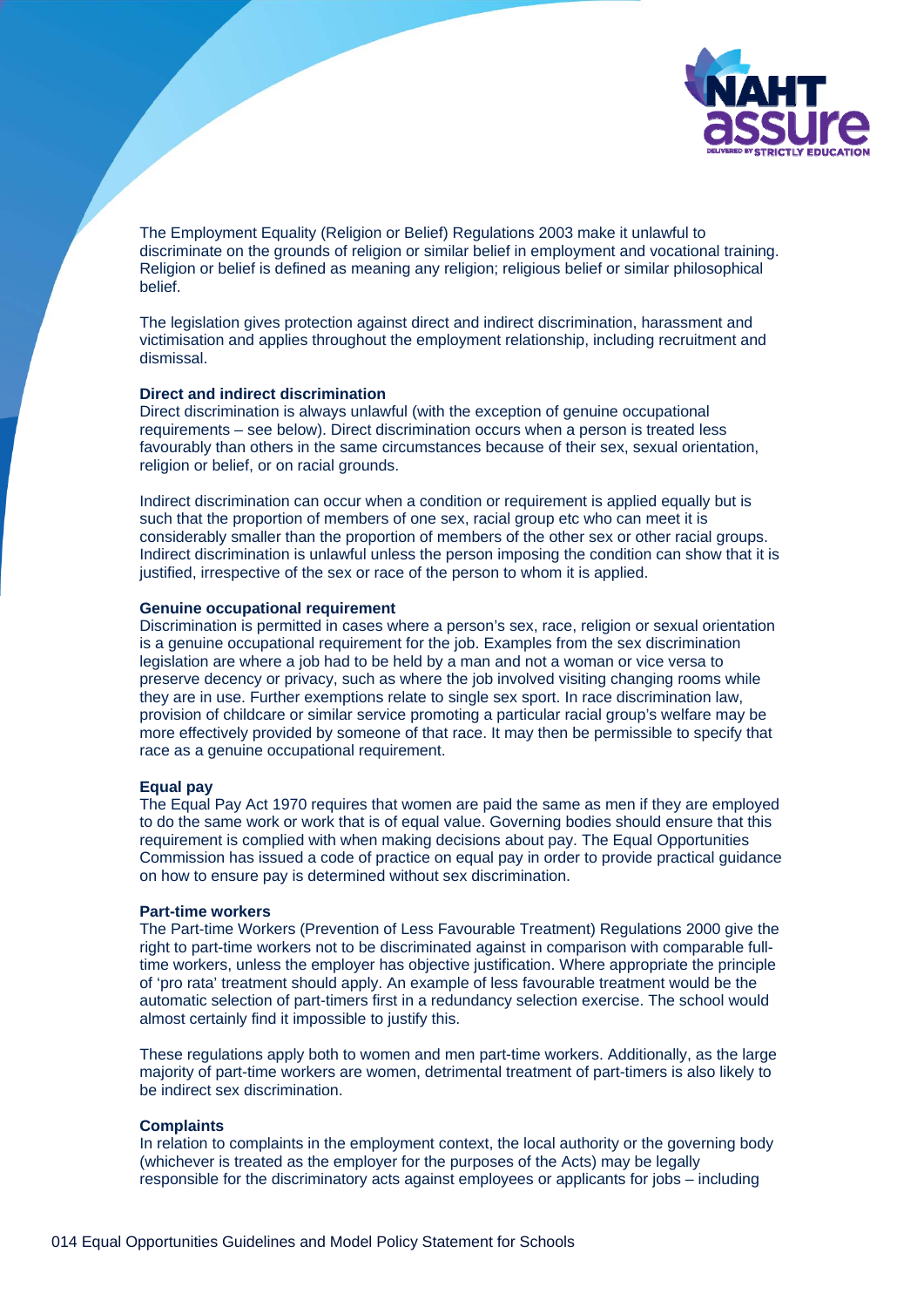

acts carried out by the head teacher or other members of staff. Such cases can be taken to an employment tribunal.

Discrimination complaints involving issues such as the admission of, or equal opportunities for, pupils can be considered by the Secretary of State or by a county court.

#### **Disability discrimination**

Under The Disability Discrimination Act 1995 (DDA), employers, including local authorities and governing bodies, must not discriminate against disabled people applying for jobs, or against existing disabled staff. For these purposes, a person has a disability if they have a physical or mental impairment which had a substantial and long-term adverse effect on their ability to carry out normal day-to-day activities. The definition is wide. It is unlawful discrimination for an employer to treat a person less favourably than others for a reason relating to disability unless the treatment can be justified by the employer.

The 1995 Act imposes a duty on employers to make reasonable adjustments if the premises or employment arrangements substantially disadvantage a disabled person compared with a non-disabled person. Examples might be installation of a ramp for an employee who uses a wheelchair, having staff notices in large print etc. Whether or not a particular adjustment is reasonable depends on a number of factors such as cost, practicability and effectiveness. Failure to discharge this duty will constitute discrimination unless the employer can justify their action.

Complaints about disability discrimination can be heard by an employment tribunal (if related to an employment matter) or a county court (if they concern supply of goods, facilities or services).

#### **The Rehabilitation of Offenders Act 1974**

This Act provides that if a convicted person completes a specified period without being convicted of further offences then the conviction can be held to be 'spent'. Accordingly these sentences do not have to be revealed and should not be used as a means of excluding people from employment or promotion. The important feature of this legislation is that certain occupations are not within the scope of this Act, for example, a job which involved substantial access to children under 18 years of age. In the cases of these 'exempt employments', all convictions whether spent or not can be taken into account. The Criminal Records Bureau handles disclosures of this data prior to appointment being made.

### **Discrimination, victimisation and harassment**

See Appendix A for further information and definitions of discrimination, victimisation and harassment. Complaints relating to these matters must be dealt with promptly and investigated using the appropriate procedure, e.g. disciplinary procedure, anti-harassment policy and procedure.

#### Who is the employer and who is responsible?

Where the school is a community school the local education authority is the employer of all staff. However, while the governing body of a school have a delegated budget, they have powers over the appointment, suspension, discipline and dismissal of staff, even if the local authority are technically the employer of the school staff.

Accordingly, where complaints are made about sex, race or disability discrimination concerning the exercise of these powers, it will normally be the governing body who are treated as the employer.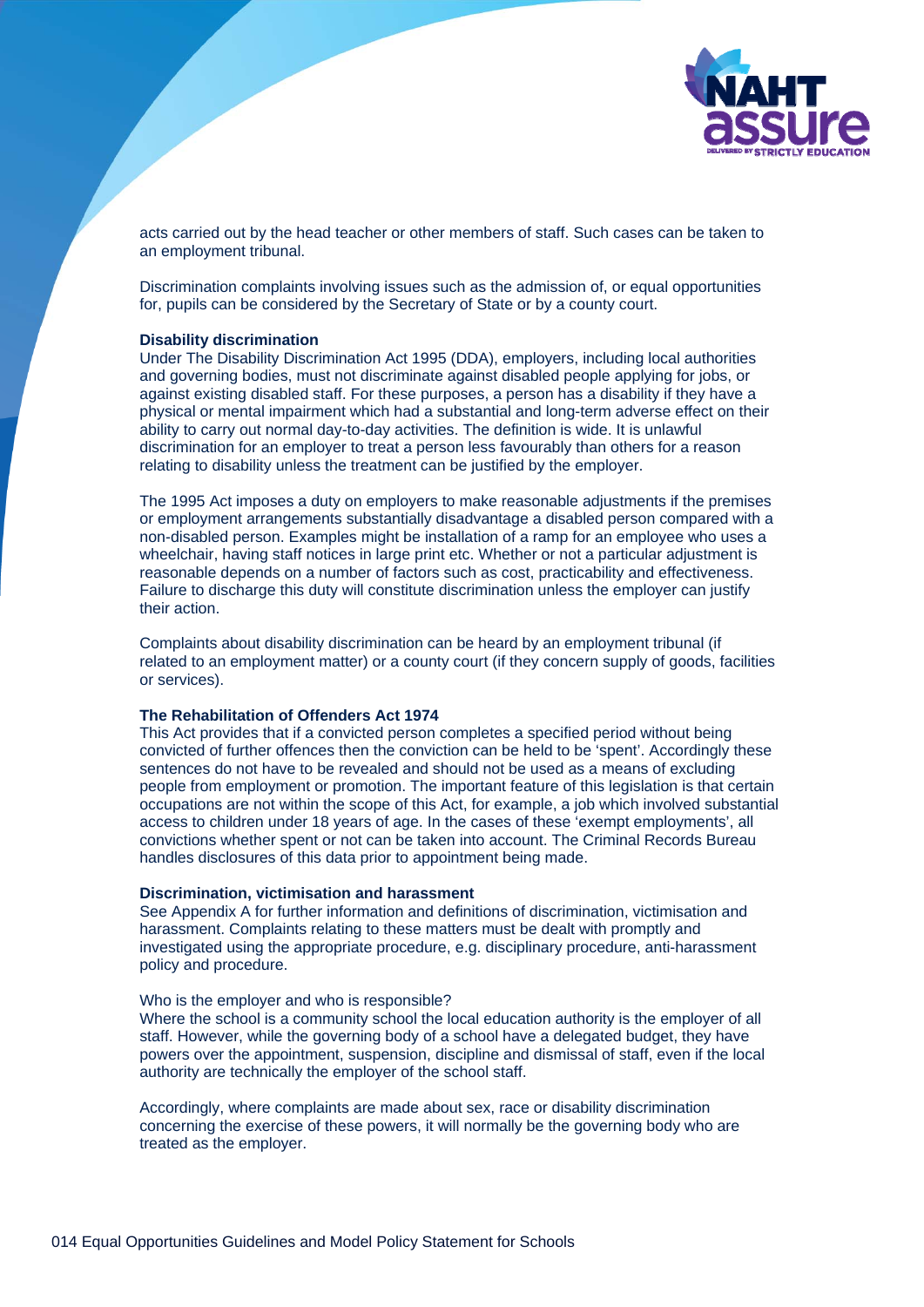

It follows that the governing body of a school with a delegated budget will generally be the respondent in employment tribunal discrimination cases brought by members of staff (or job applicants), although any award of compensation or costs made by a tribunal would usually have to be paid by the local authority where they are the actual employer of the school staff and where appropriate advice had been taken, e.g. from human resources advisors. Governors should be aware that compensation payments in sex and race discrimination cases are potentially unlimited and also that tribunals have the power to require individuals, as well as employers, to pay compensation.

# **Part Two: A model policy**

### **Equal Opportunities Statement of Commitment**

The governing body and school is committed to a policy of equality and aims to ensure that no employee, job applicant, pupil or other member of the school community is treated less favourably on grounds of sex, race, colour, ethnic or national origin, marital status, age, sexual orientation, disability or religious belief.

Any behaviour, comments or attitudes that undermine or threaten an individual's self esteem on these grounds will not be tolerated. We aim to provide equal access to high quality educational opportunities and to ensure that everyone feels that they are a valued member of the school community. We seek to provide a safe and happy environment where all can flourish and where cultural diversity is celebrated.

We aim to empower our pupils to make informed choices so that they are better prepared for the opportunities, responsibilities and experiences of life within their community. Equality of opportunity cannot be realised without the involvement and commitment of all members of the school community and a common understanding of the pivotal role of equal opportunities in the context of the school's ethos and values, in particular, the recognition that the role of all staff is crucial in the delivery of the objectives of the policy.

All members of the school community are responsible for promoting the school's equal opportunities policy and are obliged to respect and act in accordance with the policy.

### **Aims and objectives**

The governing body and school, through its adopted Equal Opportunities Policy, aims to:

- carry out its legal duty in complying with the relevant legislation (including The Sex Discrimination Act, Race Relations Act, Disability Discrimination Act and Employment Equality Regulations);
- reinforce the school's position as a provider of high quality education and as a good employer providing development opportunities;
- ensure that equality remains high on the school's strategic agenda;
- establish good people management practice and to set out a proactive agenda in which discrimination is recognised as an organisational issue which needs an organisational response;
- achieve a staffing composition that reflects the composition of the wider community;
- ensure all staff work together with a shared sense of purpose to meet the needs of every pupil;
- ensure that pupils and staff contribute towards a happy and caring environment by showing respect for, and appreciation of, one another as individuals;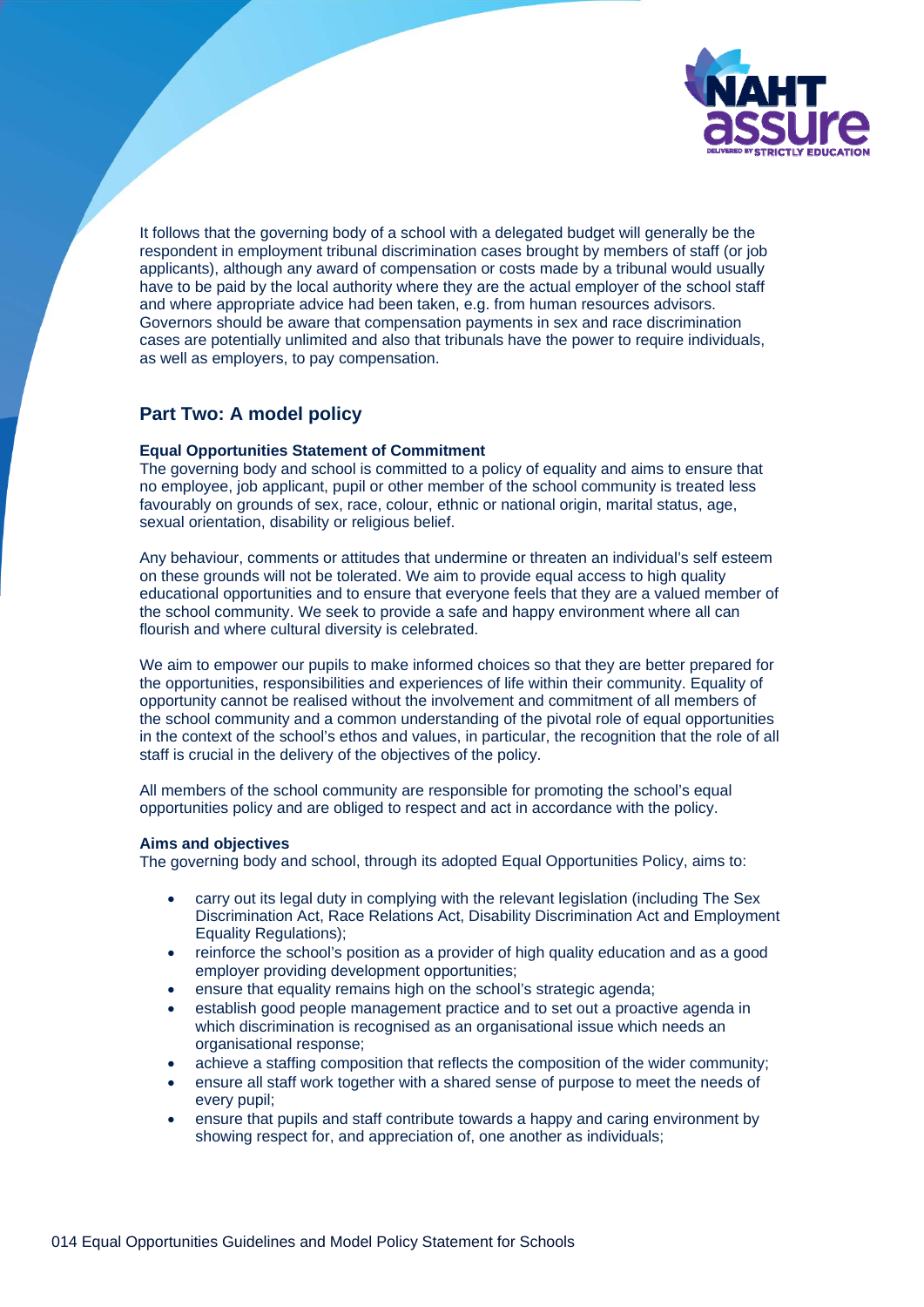

 ensure that complaints or evidence of failure to comply with the school's equal opportunities policy will be dealt with promptly and fully investigated according to the relevant procedure (e.g. complaints relating to staff may be investigated either under the disciplinary, grievance or anti-harassment procedure as appropriate). All forms of discrimination by any person within the school's responsibility will be treated seriously as such behaviour is unacceptable.

# **Policy and planning**

Equal opportunities implications, including race equality, will be considered and recorded whenever school policies are developed or reviewed. All policies will be regularly reviewed to provide a comprehensive and consistent process of monitoring and evaluation.

# **Employment matters**

**Appointments:** in all staff appointments the best candidate will be appointed based on strict professional criteria.

**Family-friendly policies:** the governing body/school is a family-friendly employer and will do its best to respond to the changing needs of all staff by publicising existing schemes designed to support employees in combining work and other responsibilities (parental leave arrangements, job share opportunities, flexitime where appropriate, carers' leave provision).

**HIV/AIDS:** the governing body/school recognises that people with HIV/AIDS suffer not only from the purely medical effects of the infection but may also experience prejudice and misunderstanding leading to unfair discrimination and victimisation. The governors/school therefore will ensure that people with HIV/AIDS do not experience unfair treatment in relation to employment, as pupils or as other members of the school community. The school and governing body will follow the detailed guidelines regarding staff recruitment and pupil admissions set out in Appendix B.

**Transsexual employees and gender reassignment:** The Sex Discrimination Act now expressly covers discrimination on grounds of gender reassignment.

*[Governors/school should consult their local authority's gender reassignment code of practice. This provides clear guidelines in respect of recruitment and selection and arrangements for existing staff in cases of gender reassignment.]* 

### **Training and development**

The success of the Equal Opportunities Policy is closely linked to the provision of relevant training. Governors will be encouraged to take up all relevant opportunities provided by the Local Authority's Governors Training Programme.

The school will endeavour to:

- enhance and develop the skills, knowledge and abilities of existing employees to realise their full potential, irrespective of background or employment status;
- provide equal access to training and development opportunities for all staff, including part time, on the basis of their assessed training needs;
- promote greater awareness of equal opportunities and the contribution which staff, governors, parents/guardians and pupils can make;
- equip employees with the skills to provide personal and organisational solutions, discriminatory practices and behaviour and to promote anti-discriminatory behaviour generally.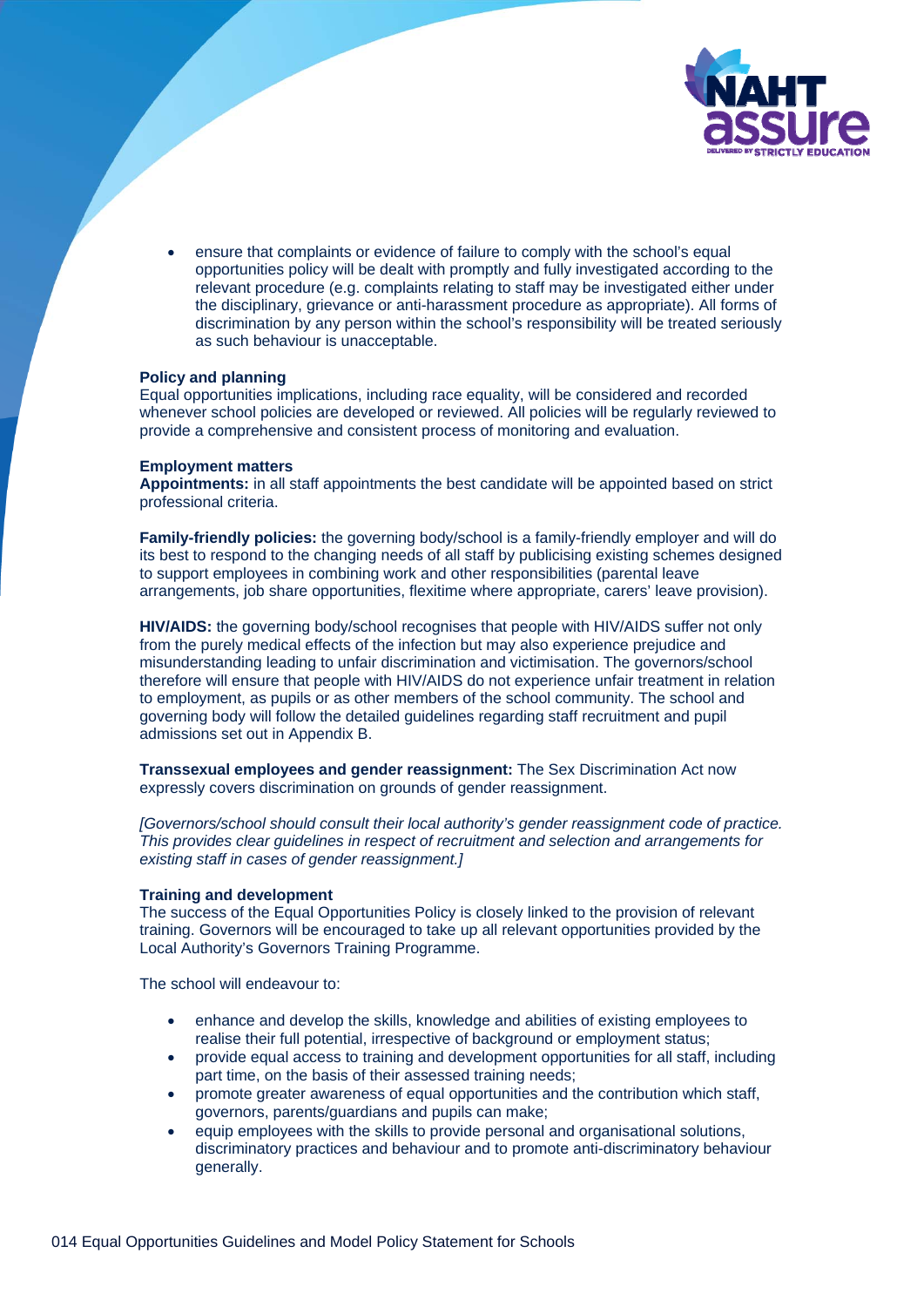

Professional development involves a continuous process of learning involving selfdevelopment, encouragement and motivation. The school places great importance on the relationship between team leaders and their teams and will ensure that employees are encouraged and supported to take responsibility for their own learning and development in the context of the school's performance management system.

# **Pupils and the curriculum**

The school follows local authority and/or governing body pupil admission policies that do not permit sex, race, colour or disability to be used as criteria for admission. The schools aim is to provide for all pupils according to their needs, irrespective of gender, ability or ethnic origin. The Education Reform Act 1988 stated that 'the school curriculum should reflect the culturally diverse society to which pupils belong and of which they will become adult members.' Pupils should have access to a broad and balanced curriculum which avoids stereotypes and provides good role models for all pupils. Equality of opportunity should inform the whole of the curriculum and be reviewed regularly.

Equal opportunities issues will be taken account of in planning the curriculum. This should be reflected in curriculum planning documentation.

### **Internal managerial issues**

These guidelines are primarily designed to address employment aspects of governance and management. However, in consulting on the policy and developing it further head teachers and members of the senior management group will wish to take a range of other internal issues into account. Many of the issues listed will already be the subject of detailed agreed policies. It will be helpful to ensure that all existing polices are 'audited' from an equal opportunities perspective.

# **Part Three: Monitoring, review and evaluation**

1. Governors have a duty to ensure that policies are regularly monitored and reviewed. Monitoring is an essential aspect of this policy, as it should provide important information by which the school can measure its performance against its aims and objectives. Statistical information can also enable the governors and head teacher to detect where potential or actual imbalances exist and to take steps to correct them.

2. Monitoring with respect to employment will be undertaken in the following areas on at least an annual basis by sex, race, disability, grade and subject area:

- composition of the school staff;
- recruitment trends;
- take up of training opportunities;
- promotion patterns;
- use of complaints procedure;
- use of grievance, disciplinary, harassment etc;
- use of sanctions;
- take-up of family-friendly policies, e.g. flexible working arrangements.

3. Exit interviews can also provide further helpful information and feedback.

4. Governors should ensure that the Equal Opportunities Policy is reviewed on an annual basis.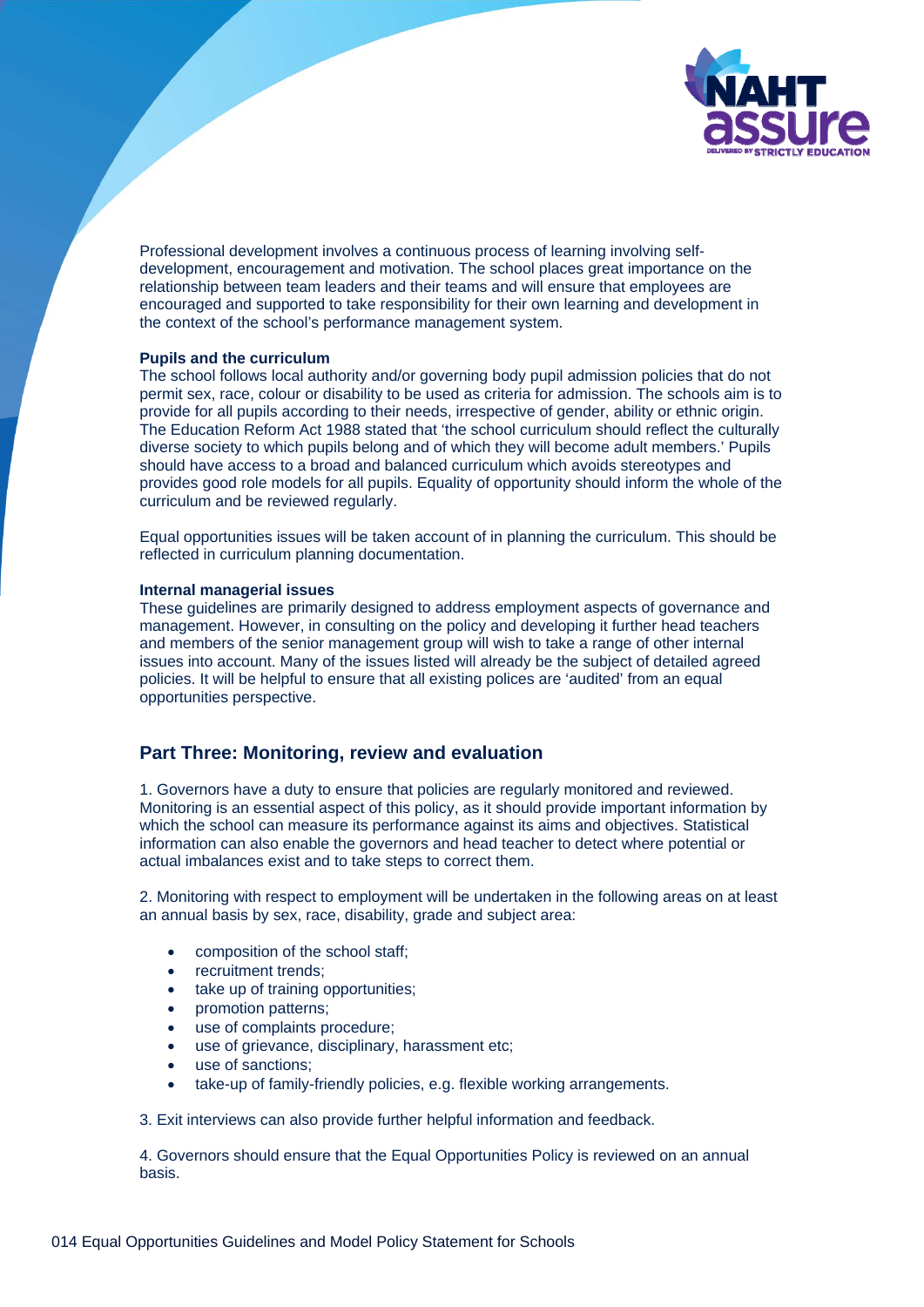

# 5. Date: [when policy reviewed and agreed, with appropriate signatories.] **Appendix A: Discrimination, victimisation and harassment**

Discrimination on grounds of race, sex, disability, religion or belief, or sexual orientation is illegal. However, for the school community, discrimination is also unacceptable on any of the other grounds referred to in this policy statement. Failure to comply with the policy will be fully and promptly investigated using the appropriate procedures.

There are four ways in which discrimination may occur:

1. **Direct discrimination:** This means treating someone less favourably than others would be treated in the same or similar circumstances on the grounds of race, sex etc

2. **Indirect discrimination:** This means applying a requirement or condition which cannot be justified to all groups but which has a disproportionately adverse effect on one group because the proportion of that group which can comply is smaller than the proportion of the group(s) which can comply with it.

3. **Victimisation:** This occurs when a person is treated less favourably than other persons would be treated because that person has done a 'protected act' under the Equal Pay Act, Sex Discrimination Act, Race Relations Act or Employment Equality Regulations, for example, by bringing forward proceedings or giving evidence or information.

4**. Harassment:** Harassment can take many forms, from the most obvious abusive remarks to extremely subtle use of power. As with unfair or unlawful discrimination, harassment can be intentional or unintentional. However, the key issue is not simply the intention of the offender but the impact of the behaviour on the person receiving it.

Harassment may involve any of the following:

- physical contact or violence;
- offensive humiliating and intimidating remarks or actions;
- exclusion from participation in job-related or classroom-related discussions, training or social or other events;
- unfair work allocation;
- unjust or excessive or humiliating criticism of performance;
- offensive signs or notices;
- graffiti;
- repeated demands or requests for sexual favours.

These are merely examples and not an exhaustive list. Whatever the form, the school will provide support for any member of the school community, pupil or staff member who feels threatened or isolated because of such actions.